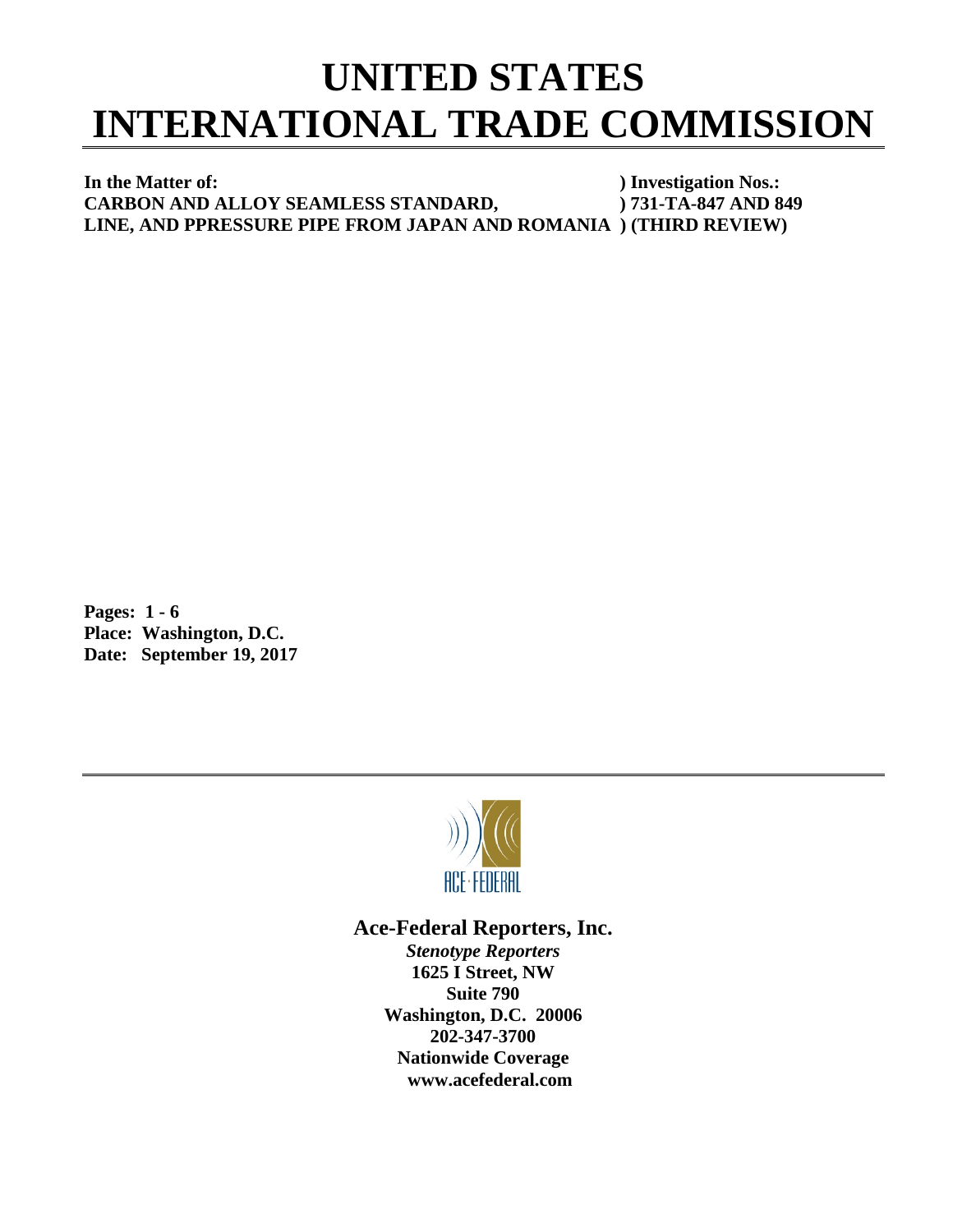1 THE UNITED STATES INTERNATIONAL TRADE COMMISSION 2 In the Matter of: ) Investigation Nos.: 3 CARBON AND ALLOY ) 731-TA-847 and 849 4 SEAMLESS STANDARD, ) (Third Review) 5 LINE, AND PRESSURE PIPE ) 6 FROM JAPAN AND ROMANIA ) 7 e a seu ann an 1882. Bha an 1892 an 1892 an 1892 an 1892 an 1892. Bha an 1892 an 1892 an 1892 an 1892 an 1892 9 10 Tuesday, September 19, 2017 11 Main Hearing Room (Room 101) 12 U.S. International 13 Trade Commission 14 500 E Street, S.W. 15 Washington, D.C. 16 The meeting, commenced, pursuant to notice, at 17 11:00 a.m., before the Commissioners of the United States 18 International Trade Commission, Chairman Rhonda K. 19 Schmidtlein, presiding. 20 21 22 23 24 <u>25</u>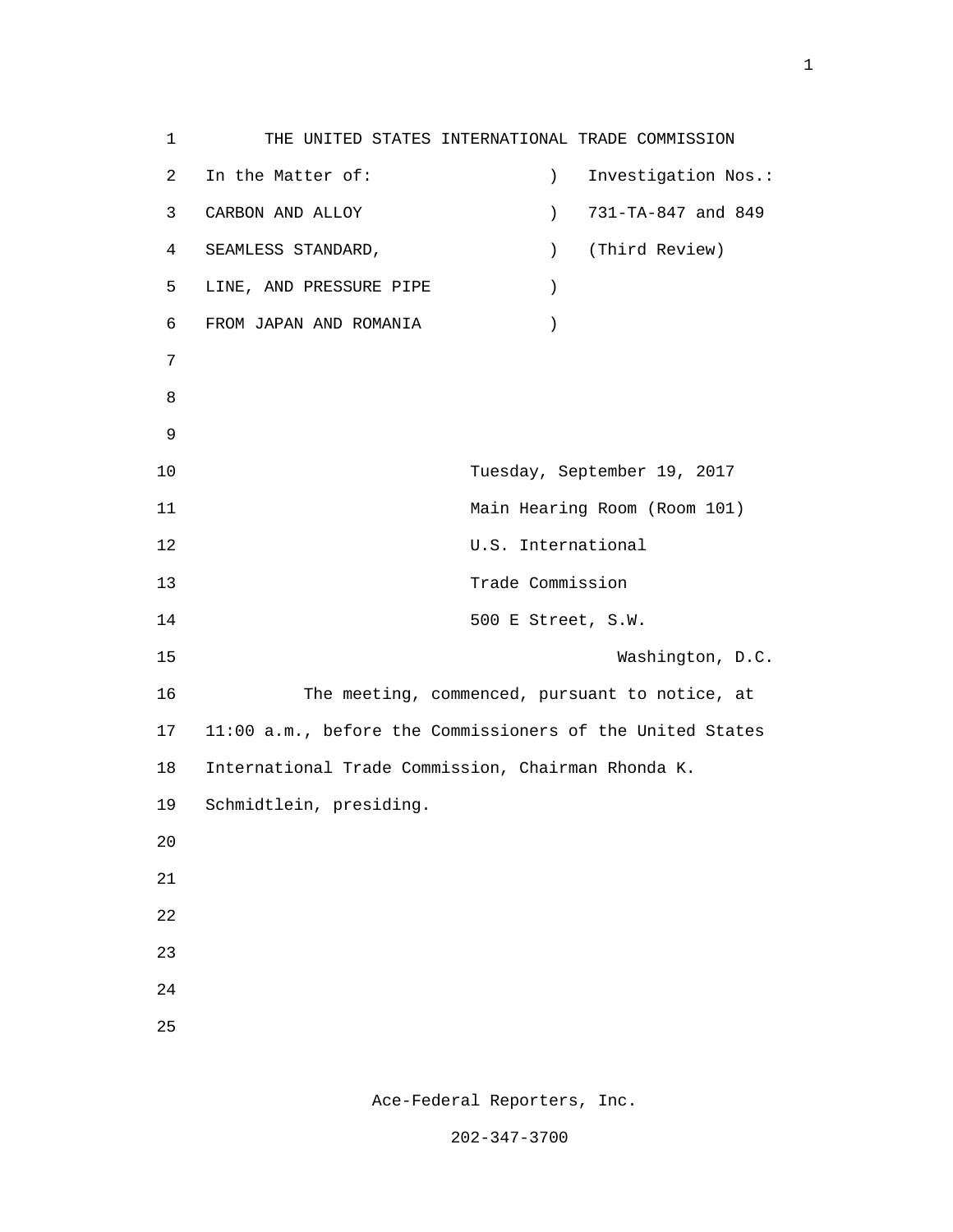| 2      |         |        | On behalf of the International Trade Commission: |
|--------|---------|--------|--------------------------------------------------|
| 3      |         |        | Commissioners:                                   |
| 4      |         |        | RHONDA K. SCHMIDTLEIN, CHAIRMAN                  |
| 5      |         |        | DAVID S. JOHANSON, VICE CHAIRMAN                 |
| 6      |         |        | IRVING A. WILLIAMSON, COMMISSIONER               |
| 7      |         |        | MEREDITH M. BROADBENT, COMMISSIONER              |
| 8      |         |        |                                                  |
| 9      |         | Staff: |                                                  |
| 10     |         |        | DOUGLAS CORKRAN, SUPERVISORY INVESTIGATOR        |
| 11     |         |        | GREGORY LAROCCA, INTERNATIONAL TRADE             |
| 12     | ANALYST |        |                                                  |
| 13     |         |        | JOANNA LO, ACCOUNTANT/AUDITOR                    |
| 14     |         |        | EMILY BURKE, INTERNATIONAL ECONOMIST             |
| 15     |         |        | LAWRENCE JONES, INVESTIGATOR                     |
| 16     |         |        | PATRICK GALLAGHER, ATTORNEY/ADVISOR              |
| 17     |         |        |                                                  |
| 18     |         |        | SHARON BELLAMY, RECORDS MANAGEMENT               |
| 19     |         |        | SPECIALIST                                       |
| 20     |         |        |                                                  |
| $21\,$ |         |        |                                                  |
| 22     |         |        |                                                  |
| 23     |         |        |                                                  |
| 24     |         |        |                                                  |
| 25     |         |        |                                                  |

Ace-Federal Reporters, Inc.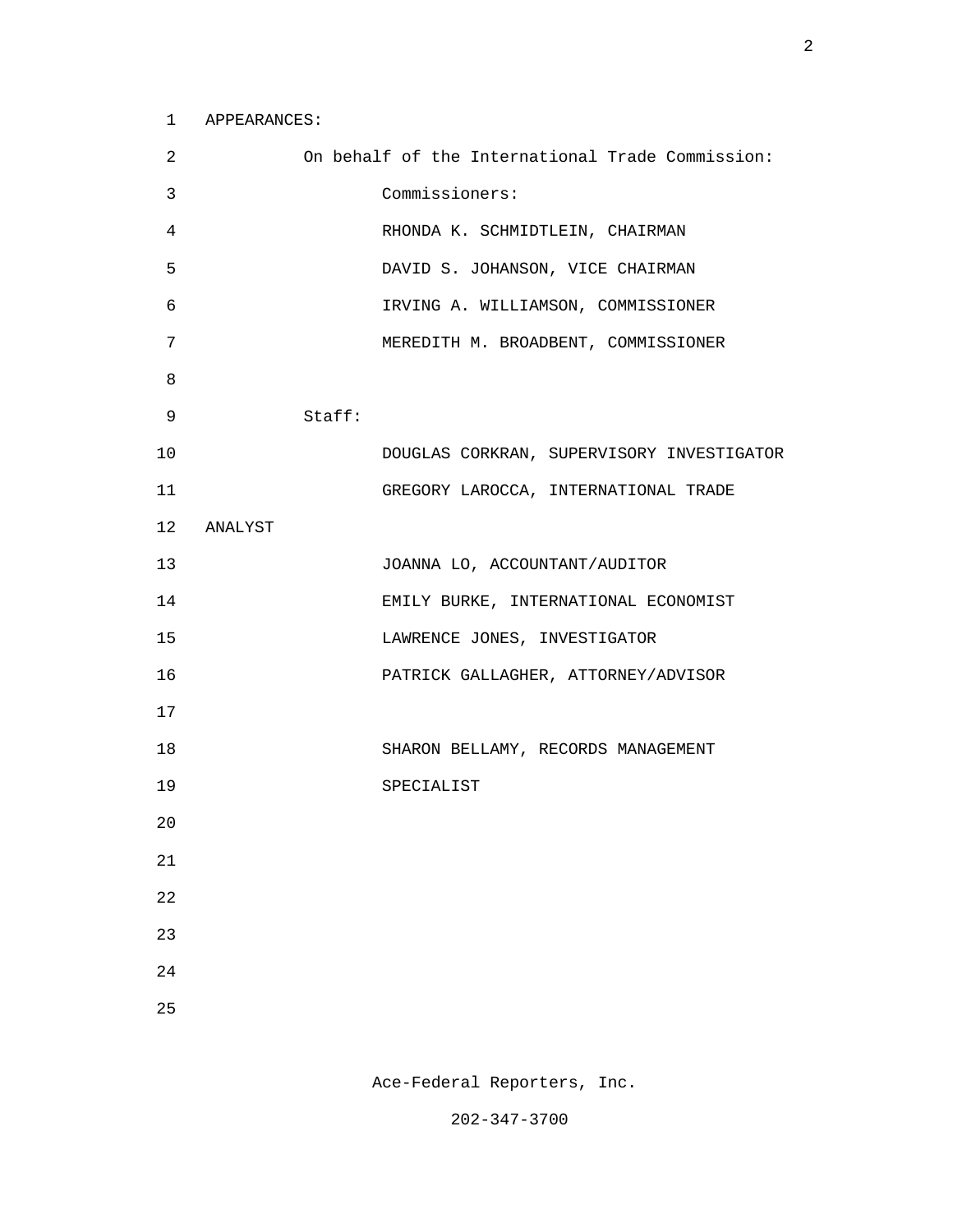| $\mathbf{1}$ | PROCEEDINGS                                                 |  |  |  |
|--------------|-------------------------------------------------------------|--|--|--|
| 2            | (11:00 a.m.)                                                |  |  |  |
| 3            | MS. BELLAMY: Will the room please come to order.            |  |  |  |
| 4            | CHAIRMAN SCHMIDTLEIN: Good morning.<br>This                 |  |  |  |
| 5            | meeting of the U.S. International Trade Commission will now |  |  |  |
| 6            | come to order.                                              |  |  |  |
| 7            | I understand that there are no agendas for future           |  |  |  |
| 8            | meetings, minutes, ratification lists, or outstanding       |  |  |  |
| 9            | action jackets to consider.                                 |  |  |  |
| 10           | Next we turn to the vote in the third review of             |  |  |  |
| 11           | Investigation numbers 731-TA-847 and 849, concerning        |  |  |  |
| 12           | imports of Carbon and Alloy Seamless Standard, Line, and    |  |  |  |
| 13           | Pressure Pipe from Japan & Romania.                         |  |  |  |
| 14           | Welcome to Mr. Corkran and the staff who                    |  |  |  |
| 15           | participated in these investigations.                       |  |  |  |
| 16           | Are there any questions for the staff?                      |  |  |  |
| 17           | (No response.)                                              |  |  |  |
| 18           | CHAIRMAN SCHMIDTLEIN: Are there any additions or            |  |  |  |
| 19           | corrections to the staff report?                            |  |  |  |
| 20           | MR. CORKRAN: Douglas Corkran, Office of                     |  |  |  |
| 21           | Investigations. Thank you Chairman Schmidtlein, staff has   |  |  |  |
| 22           | no additions or corrections to the staff report.            |  |  |  |
| 23           | Is there any objection to<br>CHAIRMAN SCHMIDTLEIN:          |  |  |  |
| 24           | approval of the staff report?                               |  |  |  |
| 25           | (No response.)                                              |  |  |  |
|              |                                                             |  |  |  |

Ace-Federal Reporters, Inc.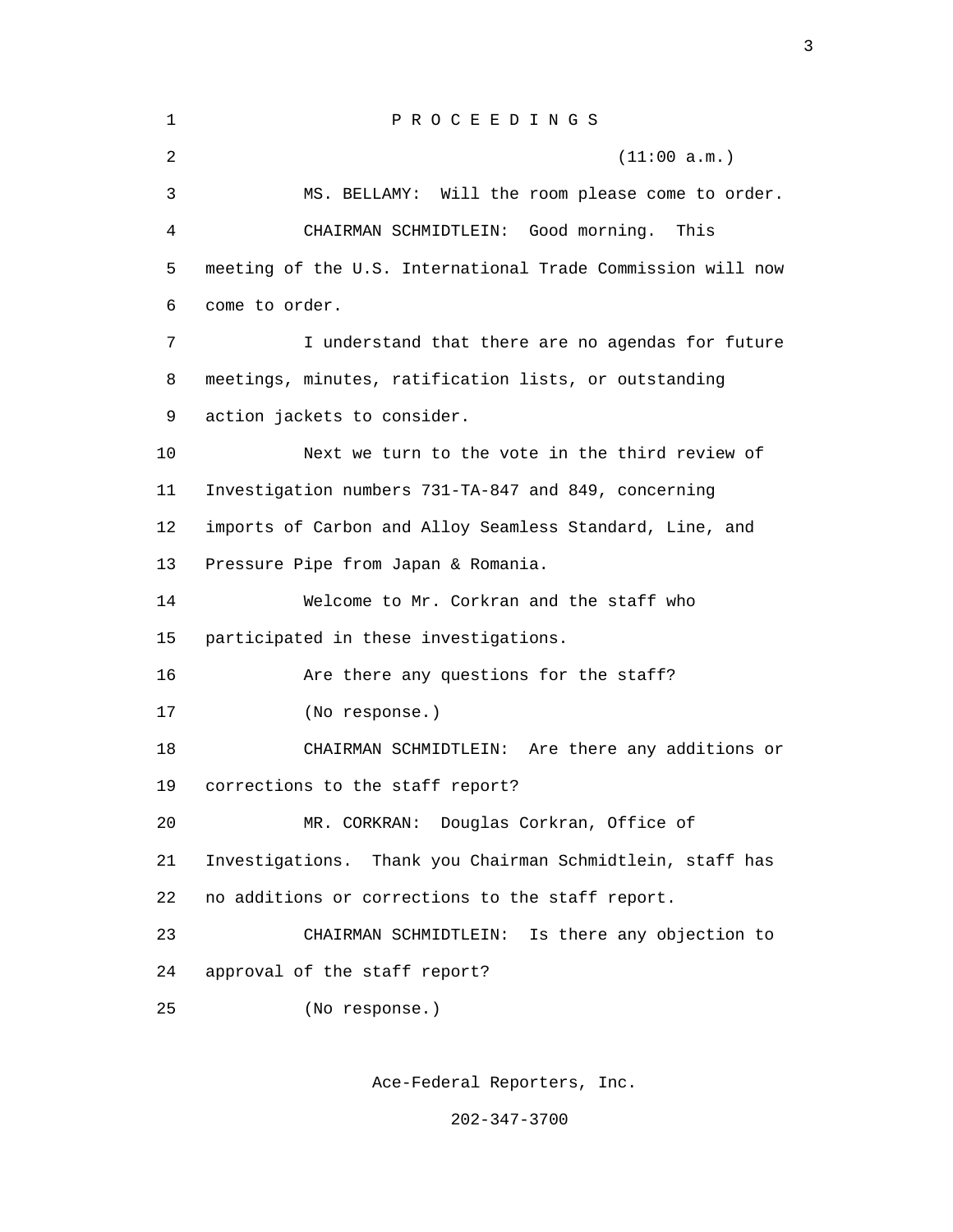1 CHAIRMAN SCHMIDTLEIN: Hearing none it is 2 approved. 3 Madam Secretary, will you please call the roll? 4 MS. BELLAMY: Commissioner Broadbent? 5 COMMISSIONER BROADBENT: I vote in the 6 affirmative with respect to Japan and the negative with 7 respect to Romania. 8 MS. BELLAMY: Commissioner Williamson? 9 COMMISSIONER WILLIAMSON: I vote in the 10 affirmative. 11 MS. BELLAMY: Commissioner Johanson? 12 COMMISSIONER JOHANSON: I vote in the 13 affirmative. 14 MS. BELLAMY: Commissioner Schmidtlein? 15 COMMISSIONER SCHMIDTLEIN: I vote in the 16 affirmative. 17 MS. BELLAMY: Madam Chairman, the Commission has 18 reached an affirmative determination in these 19 investigations. 20 CHAIRMAN SCHMIDTLEIN: Thank you, Madam 21 Secretary. 22 Further information regarding these 23 determinations will be in the press release. Views of the 24 Commission currently are scheduled to be completed and 25 filed by October 10th, 2017.

Ace-Federal Reporters, Inc.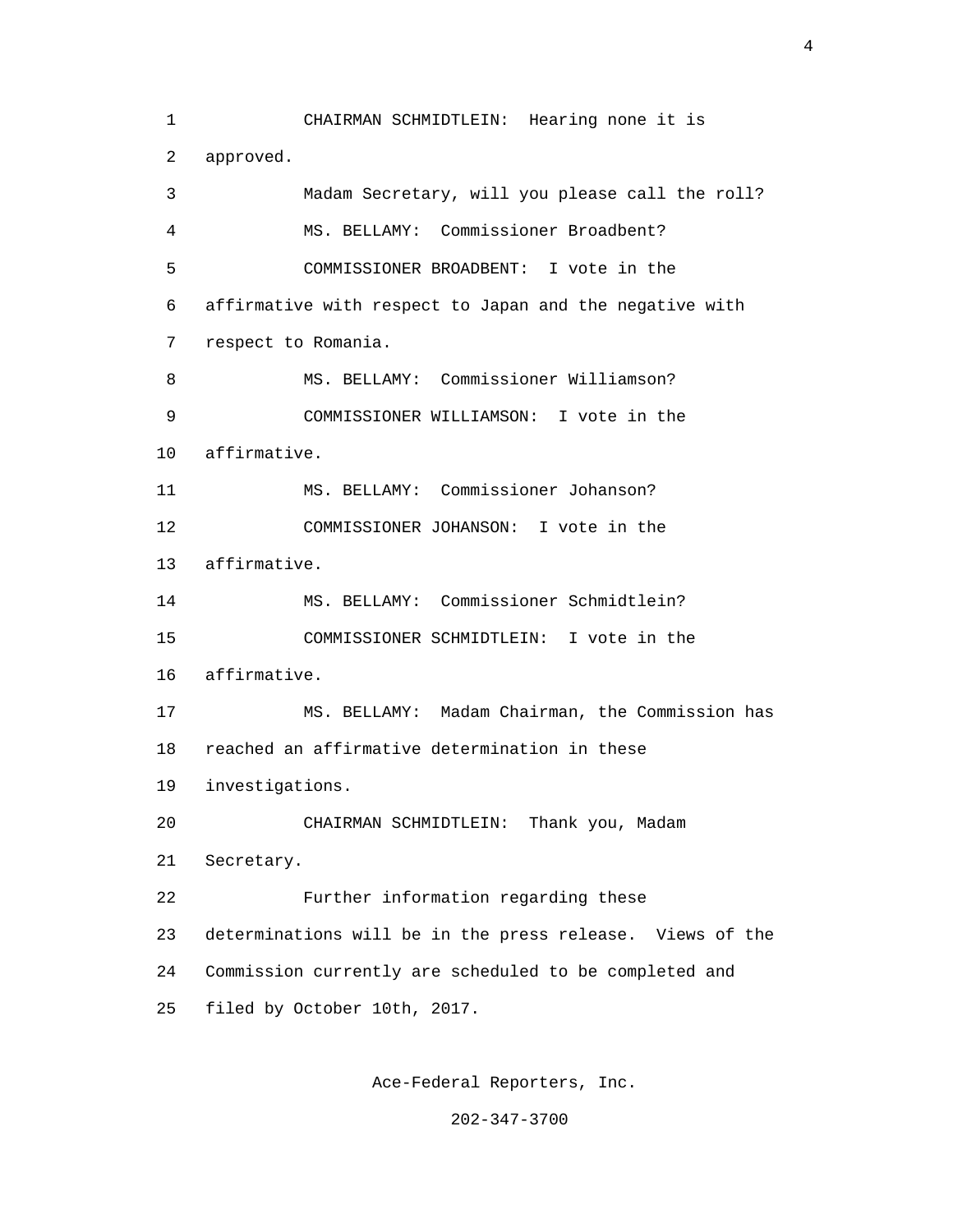1 Thank you again to all the staff who participated 2 in these investigations. 3 Seeing that there is no other business before the 4 Commission, this meeting is adjourned. 5 (Whereupon, at 11:01 a.m., the meeting was 6 adjourned.) e a seu ann an 1882. Bha an 1892 an 1892 an 1892 an 1892 an 1892. Bha an 1892 an 1892 an 1892 an 1892 an 1892 

Ace-Federal Reporters, Inc.